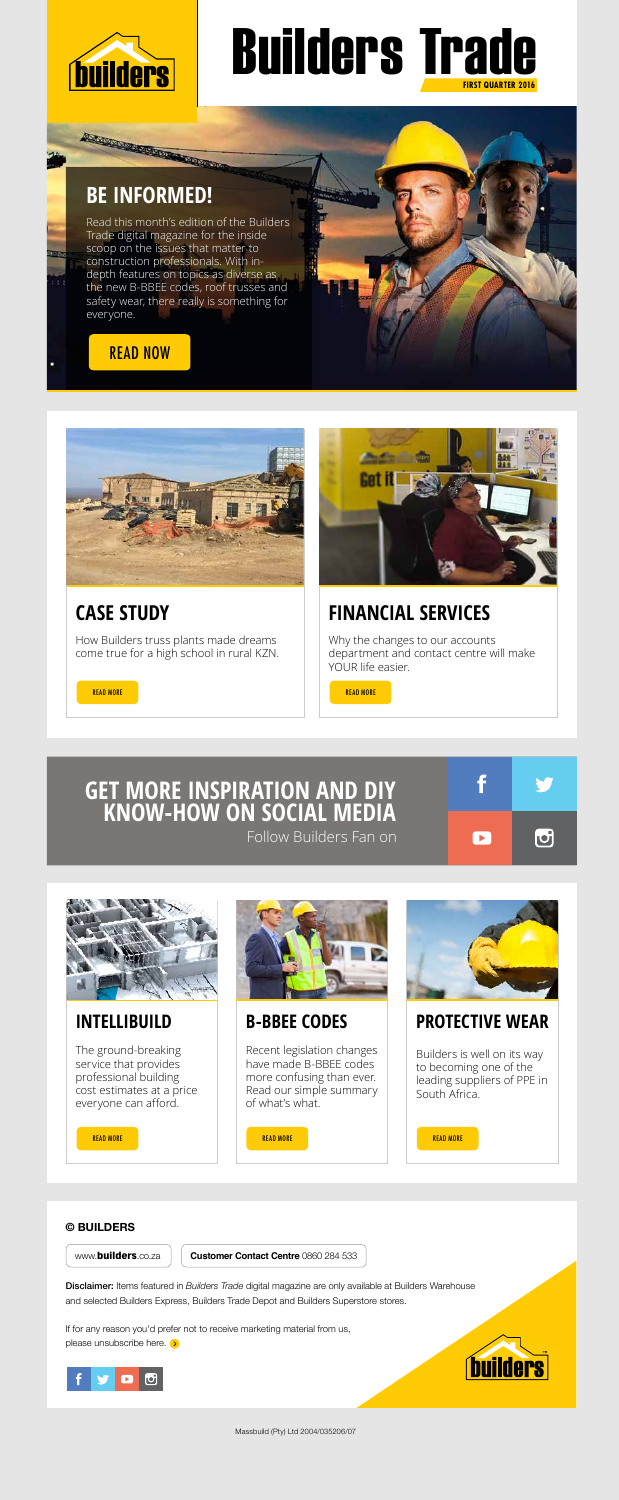Massbuild (Pty) Ltd 2004/035206/07

Don't miss this month's edition of the Builders Trade digital magazine for indepth info and analysis of the topics that make the construction world go round. We'll tell you all you need to know about everything from IntelliBUILD to PPE requirements, and a lot more to boot.

## **KNOWLEDGE IS POWER!**

## **FINANCIAL SERVICES**

Why the changes to our accounts department and contact centre will make YOUR life easier.



## **TRUSS PLANTS**

Did you know Builders can design and build your entire roof? No matter how big or small...

READ MORE **the contract of the contract of the contract of the contract of the contract of the contract of the contract of the contract of the contract of the contract of the contract of the contract of the contract of the** 

#### **PROTECTIVE WEAR**

If for any reason you'd prefer not to receive marketing material from us, please unsubscribe here. **>** 





Builders is well on its way to becoming one of the leading suppliers of PPE in South Africa.



#### **INTELLIBUILD**

Why spend hours poring over complicated building cost estimates when you could receive a 50% discount from the biggest name in the business?



#### **B-BBEE CODES**

Recent legislation changes have made B-BBEE codes more confusing than ever. Read our simple summary of what's what.

READ MORE And the second control of the second control of the second control of the second control of the second control of the second control of the second control of the second control of the second control of the second

#### READ NOW



#### **© BUILDERS**

www.**builders**.co.za **Customer Contact Centre** 0860 284 533

Disclaimer: Items featured in *Builders Trade* digital magazine are only available at Builders Warehouse and selected Builders Express, Builders Trade Depot and Builders Superstore stores.



# **FIRST QUARTER 2016** Builders Trade

#### **GET MORE INSPIRATION AND DIY KNOW-HOW ON SOCIAL MEDIA**



Follow Builders Fan on